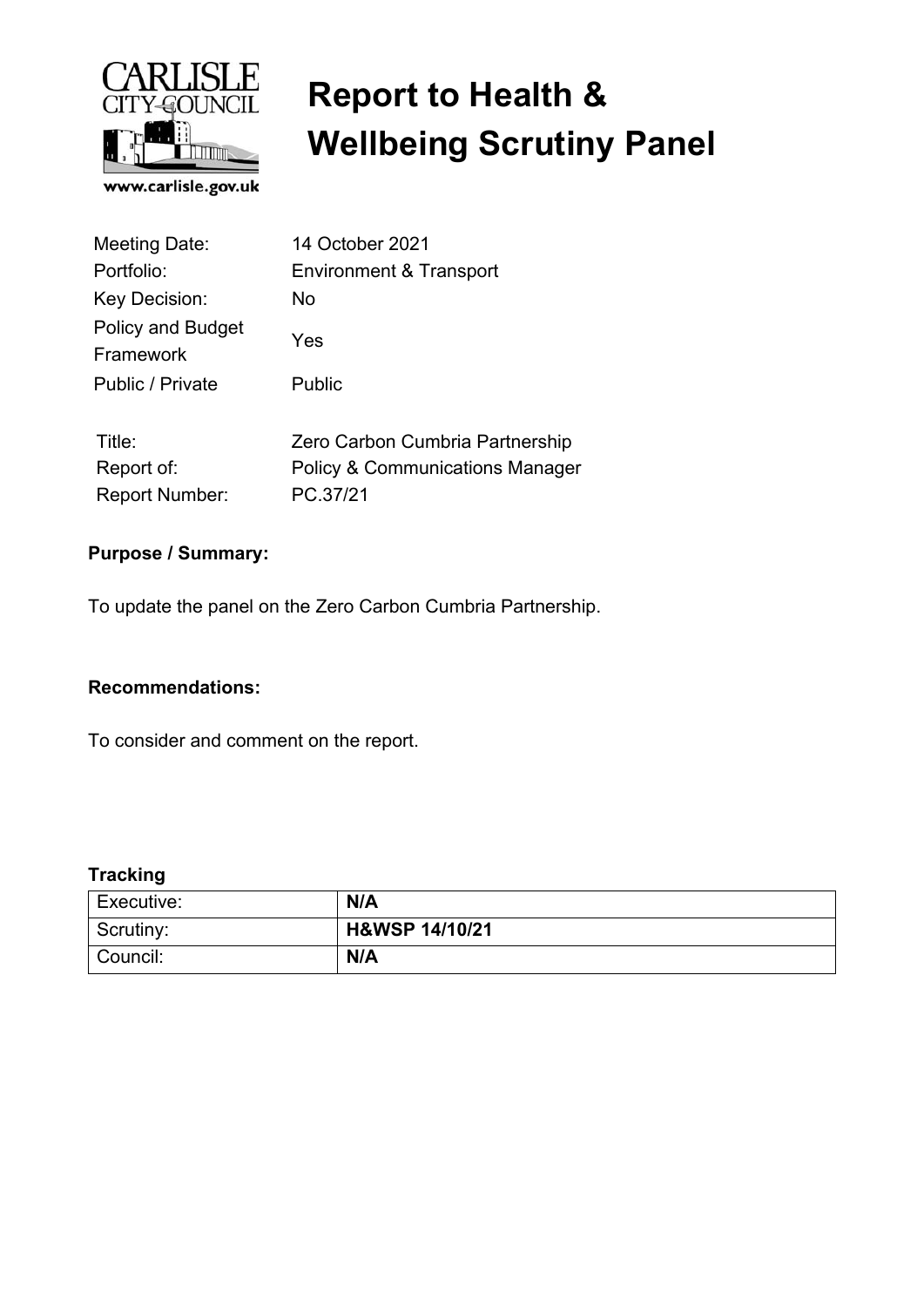#### **1. BACKGROUND**

- 1.1. Cumbria Action for Sustainability (CAfS) and the Lake District National Park Partnership led Cumbria's first Leader's Summit on Climate Change in April 2019. At the event leaders began to develop a vision for a zero carbon Cumbria and the role they could each play in it.
- 1.2. Cumbria published the Joint Public Health Strategy in 2019. For the first time the strategy contained a commitment to tackle climate change with this key aim: To become a "carbon neutral" County and to mitigate the likely impacts of existing climate change. This was adopted by Council in April 2019.
- 1.3. The Cumbria Leaders Board and Chief Executives Group commissioned a joint working group to oversee action to achieve the key aim set out above. Known then as the Climate Change Working Group this has developed into a cross-sector, partnership made up of more than 70 committed organisations and become the Zero Carbon Cumbria Partnership (ZCCP).
- 1.4. The Partnership is made up of a wide range of organisations, community groups and individuals that span all disciplines and sectors. The group is currently Co-Chaired by Cumbria Action for Sustainability and Cumbria County Council. The voice of the community and youth groups is central to the work of the Partnership and progress is reported into the Cumbria Sustainability Network of community organisations.
- 1.5. In 2019 the ZCCP commissioned Small World Consulting to carry out a countywide baseline study of carbon emissions in Cumbria. The report provides an assessment of the amount of carbon emitted from different activity in the county such as transport and energy consumption. The report provides an important reference document on which to base future action to reduce carbon emissions in the county. It sets out different dates, scenarios, and pathways to achieving a net zero carbon position as a county. The report recommended a net zero carbon target date of 2037 to which the ZCCP has agreed to work towards.
- 1.6. In 2020 a group of organisations within the ZCCP came together to collaborate on a successful bid to the National Lottery's Climate Action Fund. The funding, £2.5m over 5 years will set up projects with a wide range of partners including community and youth groups to work towards net zero for Cumbria by 2037.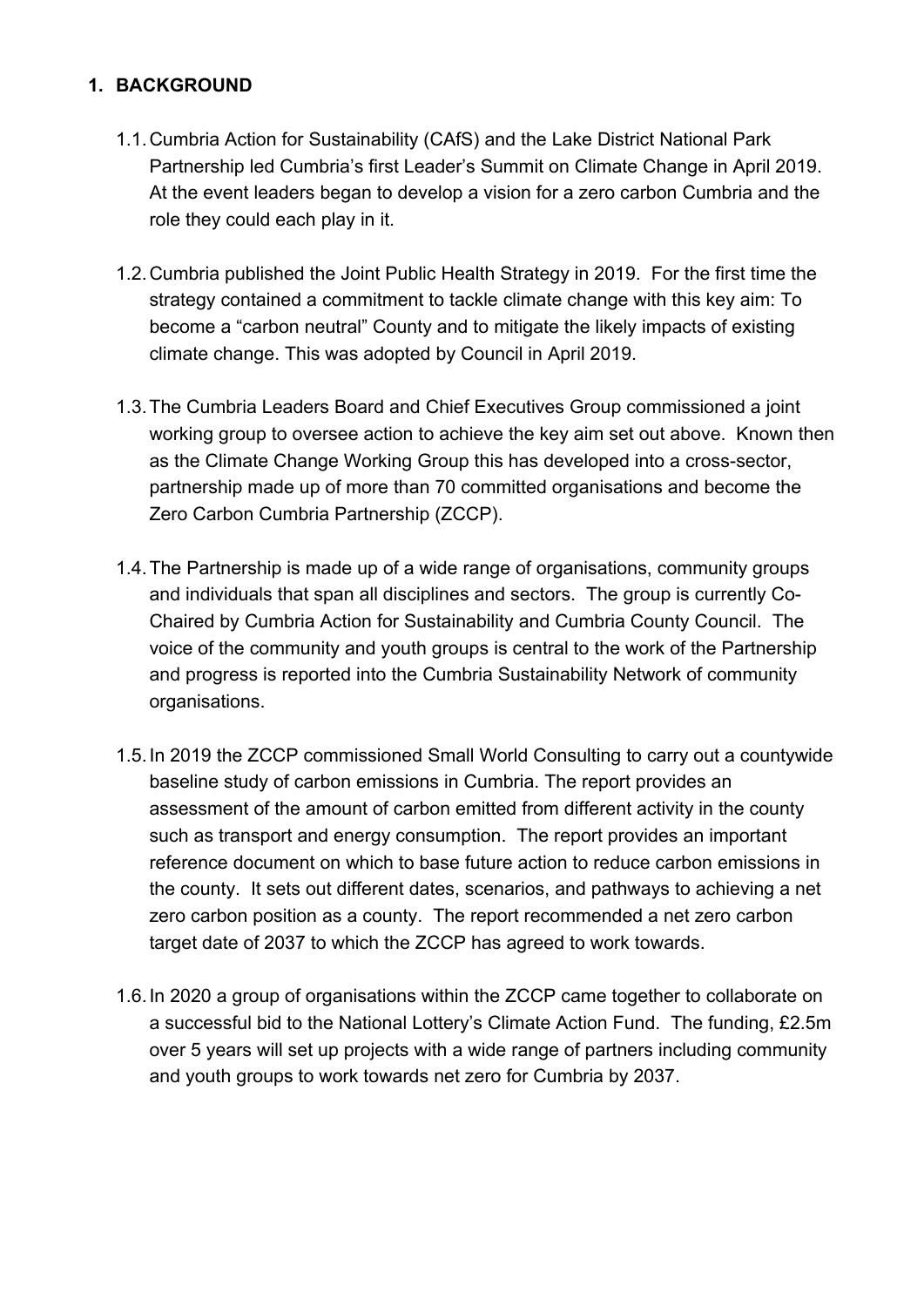#### **ZCCP Governance**

- 1.7. The group is a partnership of committed organisations. It has no decision-making powers that are binding on any partner. Where formal decision making is required, this remains the responsibility of individual organisations.
- 1.8. The partnership will report routinely to the Cumbria Chief Executives Group and Public Health Alliance on progress towards the 2037 net zero target as well as updates on individual sector work programmes, projects, and targets. The group will provide updates to the Cumbria Leaders Board and Cumbria Sustainability Network when appropriate or as requested. (See figure 1)
- 1.9. The broader work of the partnership will be communicated through newsletters and websites to enable the wider public to be kept informed of project progress and targets but also to raise awareness of opportunities to engage with the programme and connect with training/learning/other events.
- 1.10. ZCCP Steering Group (Oversight and Accountability) To ensure that the project is accountable and transparent a Programme Steering Group with key representatives from organisations in the ZCCP will be set up to monitor progress and targets.



*Figure 1: ZCCP Governance Structure*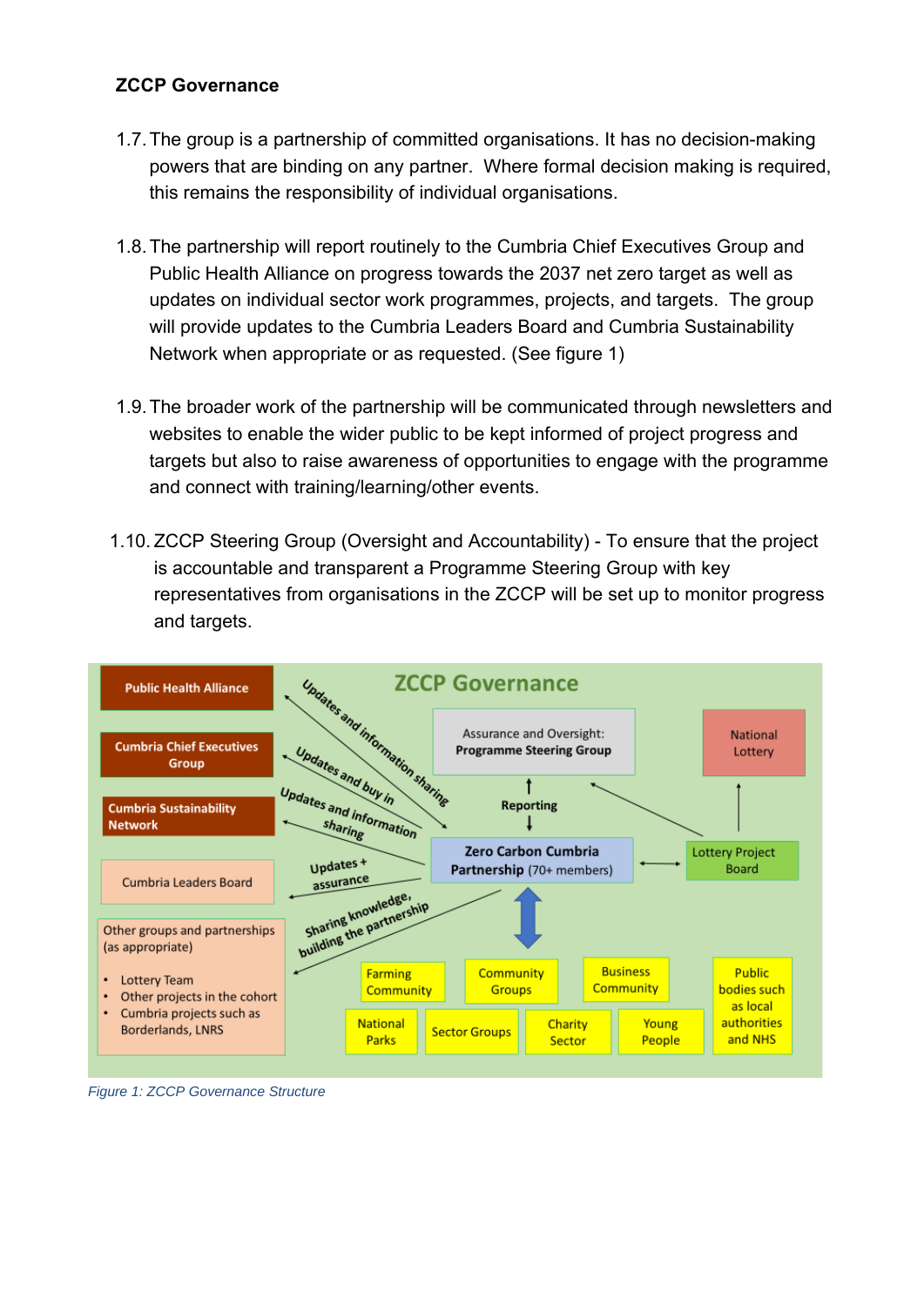#### **ZCCP Delivery**

- 1.11. The National Lottery's Climate Action Fund is funding 12 roles over various terms for the duration of the programme:
	- Zero Carbon Cumbria Partnership Manager
	- Project Manager, (lottery project)
	- Project Support Officer
	- Climate and Carbon Literacy Training Manager
	- Communications Manager
	- Local Authority Climate Coordinator
	- Carbon Monitoring Officer
	- Cumbria Sustainability Network Coordinator
	- Events and Training Coordinator
	- Development Worker (Sustainable Carlisle)
	- Community Action Officer (PACT)
	- Arts Project & Social Media Manager (Art Gene)
- 1.12. ZCCP Sector Groups are a key part of the partnership delivery. The sectors and the leads are:
	- Housing Jane Meek, Corporate Director Economic Development, Carlisle City Council.
	- Waste Partnership Development Officer (Cumbria Strategic Waste Partnership), Cumbria County Council.
	- Energy Head of Sectors, Cumbria Local Enterprise Partnership.
	- Rural/Land use Independent Chair
	- Future of Transport/Mobility Chief Executive, Cumbria Action for Communities in Cumbria
- 1.13. The ZCCP Partnership Plan is currently being developed and will set out the strategic priorities for the programme over the funded period to 2026.
- 1.14. Initial ZCCP Partnership meetings were focussed on getting agreement and funding for the commissioning of the Cumbria Carbon Baseline Study. Early discussion also looked to agree a shared understanding and definition of carbon neutral and setting a target date for achieving net zero.
- 1.15. In terms of structure and style, early meetings centred around information updates and sharing of current work and progress at an organisation or sector group level. This approach has allowed the partnership to map current activity, understand critical gaps and progress the formation of sub-groups working at sector level tackling, for example housing or waste matters in relation to net zero. Connecting with best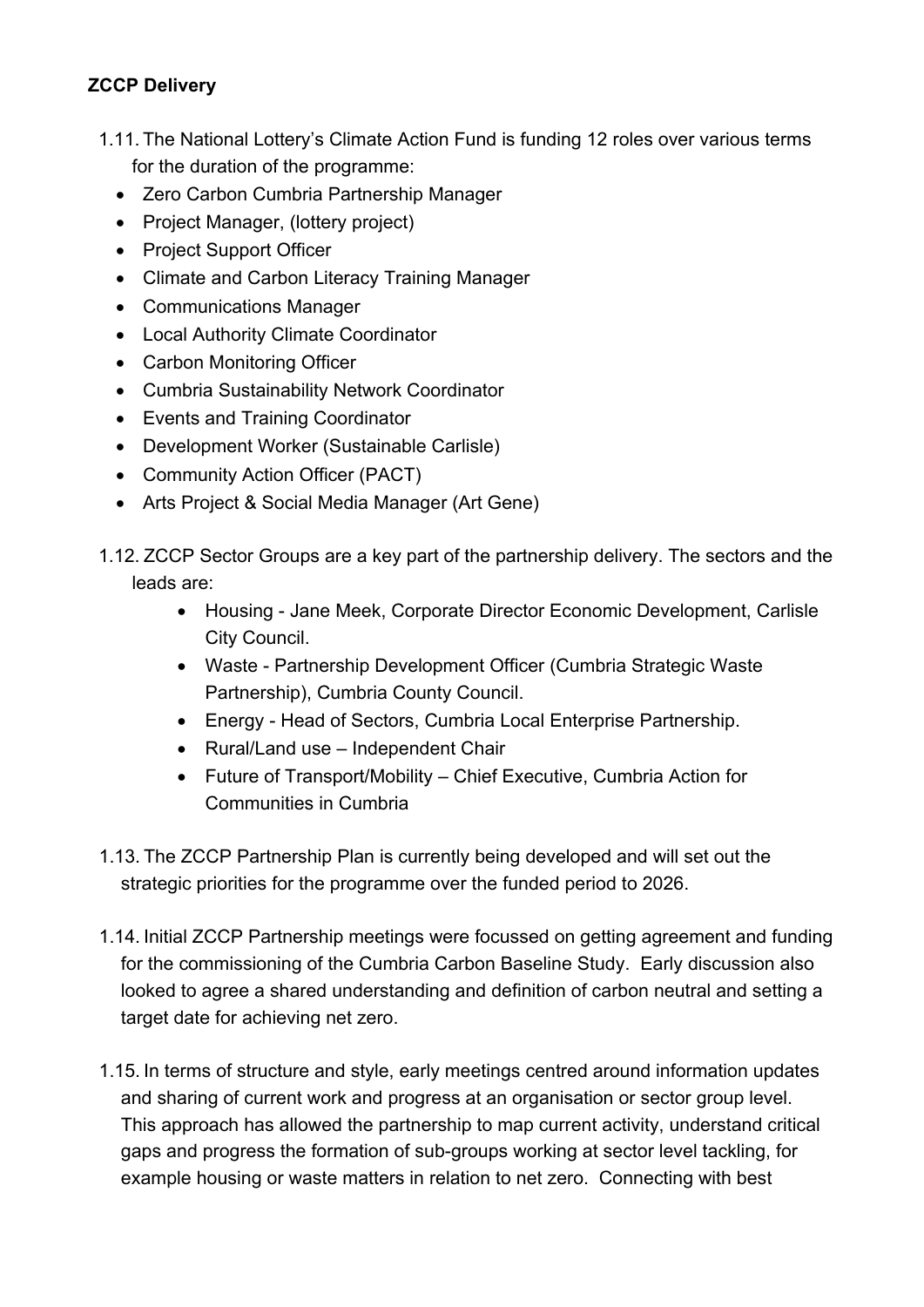practice outside the county has also been an important part of ZCCPs work to date. There have been several presentations from local or national organisations to share best practice approaches and maintain interest/variety and develop learning/awareness.

- 1.16. The Partnership is changing and maturing quickly. Feedback has been received from both individuals and organisations within the Partnership and to respond to these views and a new format is being progressed. The key changes are:
	- Shift from a focus on information sharing to one of proactively developing the Partnerships work programme and key actions/projects.
	- Reduce time spent on presenting information to allow more time for dialogue and workshop style breakout sessions focussed on priority actions/projects.
	- Future role of the Chair/s. Consider and consult on the idea of having a fully Independent Chair or a rolling set of Chairs to lead meetings.
	- Put in place an Oversight and Steering Group to ensure the programme and process is accountable, transparent, and delivering on the strategic objectives.

1.17. The gaps between meetings can be used more effectively by:

- Facilitating topic specific sessions that could take a task and finish approach to drive forward critical areas of the work programme. Outcomes from these would then feed into and inform the full Partnership meetings (this could help to achieve wider involvement beyond the larger stakeholder organisations and focus participants time more effectively).
- Provide key updates before meetings as information papers to keep the Partnership informed of progress.
- Use the ZCCP Newsletter/briefing to share ideas, best practice, useful events, funding opportunities and policy updates.
- Bringing appropriate and useful items/information from other related meetings to the attention of the Partnership such as Borderlands, CLEP, national policies and local authority strategies, for example.
- 1.18. An update on the ZCCP work is set out in the monthly newsletter, the newsletter for September 2021 is attached as an appendix.

#### **2. CONTRIBUTION TO THE CARLISLE PLAN PRIORITIES**

**2.1.** Climate change is a cross-cutting issue in the Carlisle Plan. The delivery of the Local Environment (Climate Change) Strategy forms part of the work programme under the Health & Wellbeing priority.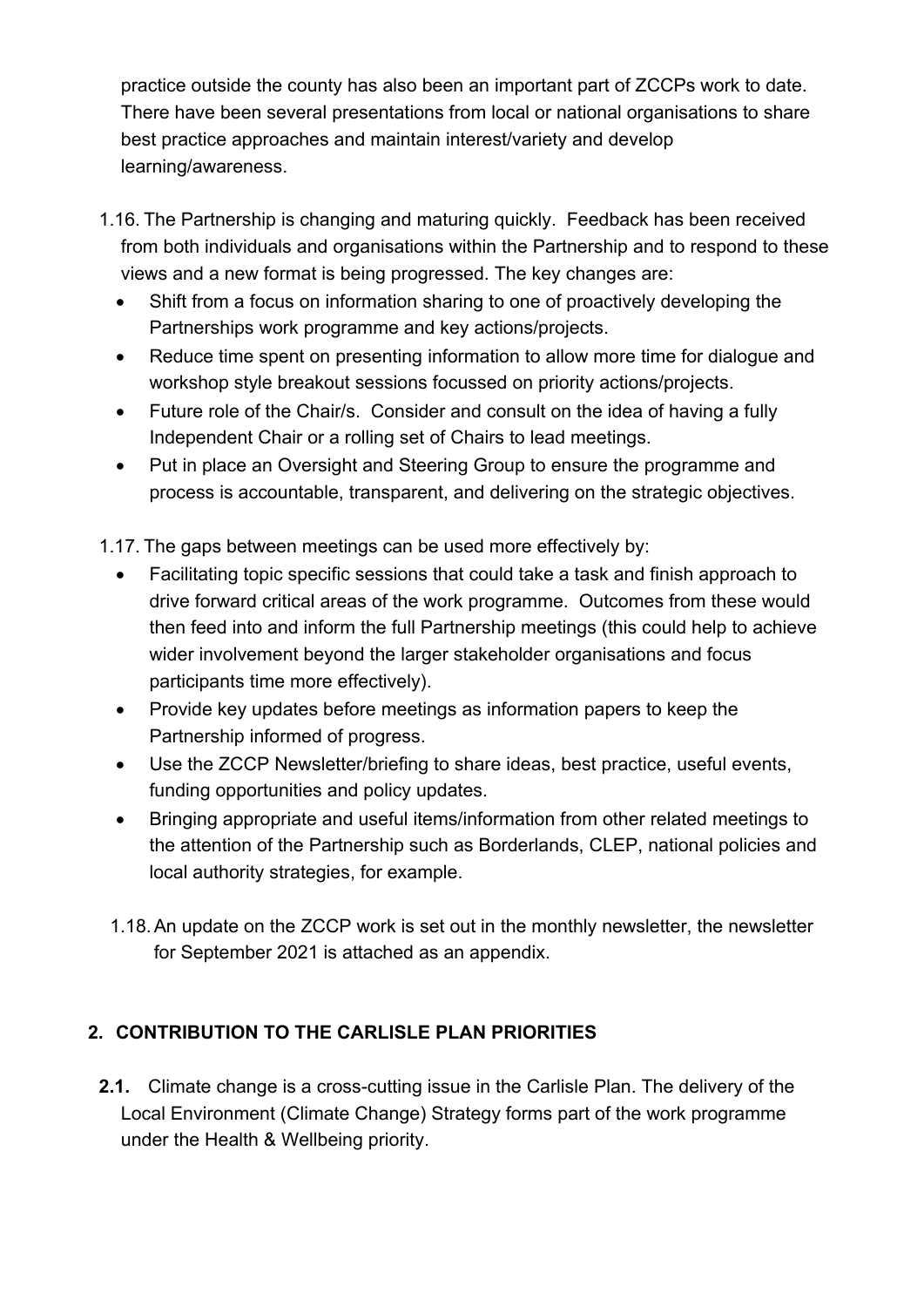**Contact Officer:** Steven O'Keeffe **Ext: 7258** 

**Appendices attached to report:**  Appendix A: ZCCP September Newsletter

**Note: in compliance with section 100d of the Local Government Act 1972 the report has been prepared in part from the following papers:** 

**• None** 

**CORPORATE IMPLICATIONS: LEGAL – PROPERTY SERVICES - FINANCE – EQUALITY – INFORMATION GOVERNANCE –**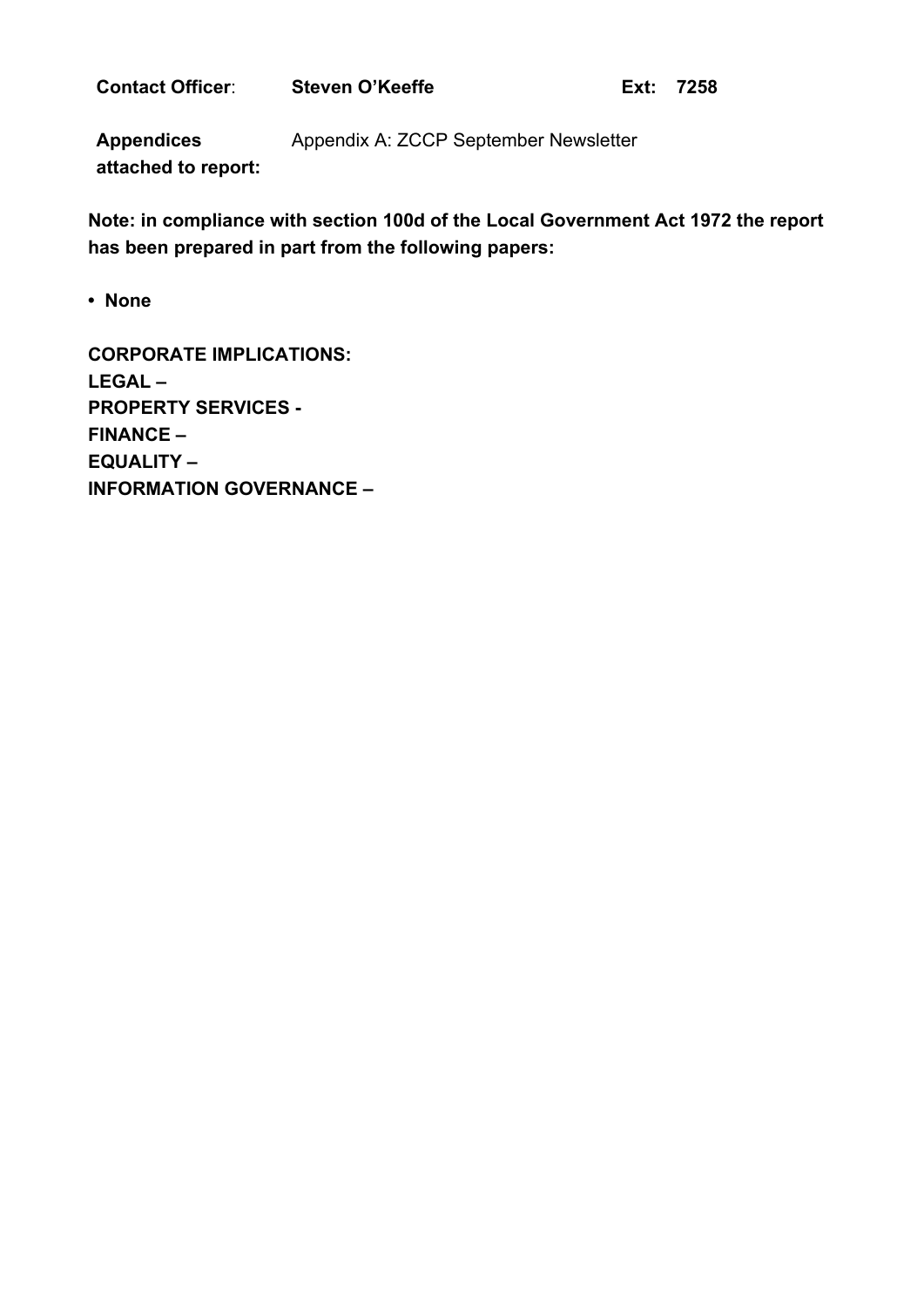

# **Zero Carbon Cumbria Partnership**



# *Newsletter update – September 2021*

Welcome to the September newsletter for the Zero Carbon Cumbria Partnership! It's been a very busy few months since the last edition, with lots of progress to tell you about. Here are some brief updates covering:

- [Events and training strategy / COP26](#page-6-0)
- Cumbria [Sustainability Network / Funding for community](#page-7-0) groups
- [Citizens' Juries](#page-8-0)
- [Weekly climate change news](#page-8-1)
- Youth [climate summit and other youth projects](#page-9-0)
- [Sector group updates](#page-10-0)
- [Spotlight on Art Gene](#page-11-0)
- [Spotlight on "Home Grown Here"](#page-11-1)
- [Other news](#page-12-0)
- [Names and contact details](#page-12-1)

# <span id="page-6-0"></span>**1) Events and training strategy / COP26**

The ZCCP Events & Training programme underpins the Partnership's broader commitments on climate change responses, supporting the county to take the critical early steps on our journey towards net zero.

Initial Events & Training priorities have focused on:

- Development of a draft **E&T strategy**, interconnecting with other work strands including ZCCP's overall objectives, the draft marketing communications strategy, and the developing framework for monitoring & evaluation. Over the next few months we'll give ZCCP sector groups, the local authority climate partnership group, the Cumbria Sustainability Network (CSN) and other partners the opportunity to feed into the E&T strategy as well as reviewing and approving it.
- Preparatory work for a **learning needs analysis** across ZCCP, offering partners the chance to help shape forthcoming training programmes for maximum relevance and benefit.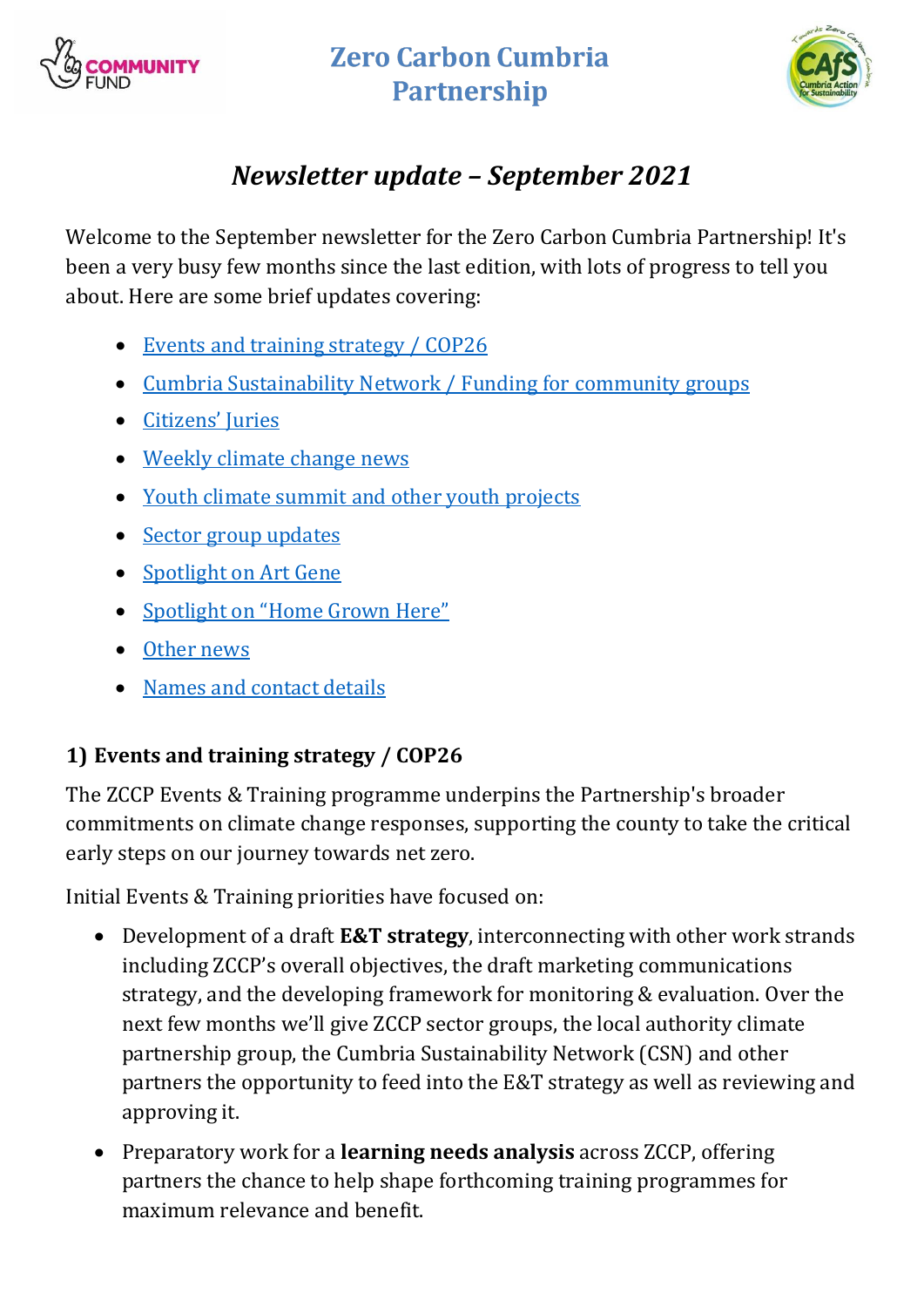- Prioritisation of learning needs will be complemented by a **skills audit**, to begin mapping the vast collective knowledge / skills / competences which clearly exists across such a diverse partnership.
- Development of a **database of training providers and learning opportunities**, mapped to learning needs across a range of competences.
- Identifying opportunities to highlight ZCCP's work in the run-up to the **COP26** summit in Glasgow. With heightened public and media interest, it's a great chance to demonstrate the connection and relevance of international negotiations to our work here in Cumbria at strategic and community levels.
- Ahead of COP we've been liaising with CSN groups to encourage local events and activities during the national **Great Big Green Week** (18th – 26th Sept), aiming to coordinate a diverse public-facing programme around Cumbria.
- We're also coordinating a **Zero Carbon Tour electric bus stop-off** in Cumbria in October, at Burneside where there are a variety of sustainability stories to tell about how community and industry are responding, as well as an opportunity for us to communicate the ZCCP vision.
- We're also progressing further opportunities for ZCCP to link to COP, including via development of **case studies**, and supporting **ZCCP youth programmes** to enable young people in Cumbria to effectively communicate their climate hopes and concerns.

*For more information about any aspect of the Events and Training programme, please contact Nigel Jenkins - [nigel.jenkins@cafs.org.uk](mailto:nigel.jenkins@cafs.org.uk)* 

### <span id="page-7-0"></span>**2) Cumbria Sustainability Network / Funding for community groups**

The Cumbria Sustainability Network continues to evolve as a group and has developed new Terms of Reference. It has also generated new interest, most recently from potential groups in Shap, Crosthwaite, Armathwaite and Grasmere. See Growing [the sustainability network -](https://cafs.org.uk/2021/06/29/growing-the-sustainability-network/) CAfS

A recent example of how groups can support each other across the county was the printing of 2000 copies of Sustainable Carlisle's leaflet on COP26 to be distributed to nine different sustainability groups to assist with their awareness-raising work.

Systems and processes are now in place for the administration of the £100,000 ZCC grassroots community fund, a website page has been developed to enable potential applicants to access the information they require, and discussions have been held within the Funding Steering Group in consultation with the CSN on the fund eligibility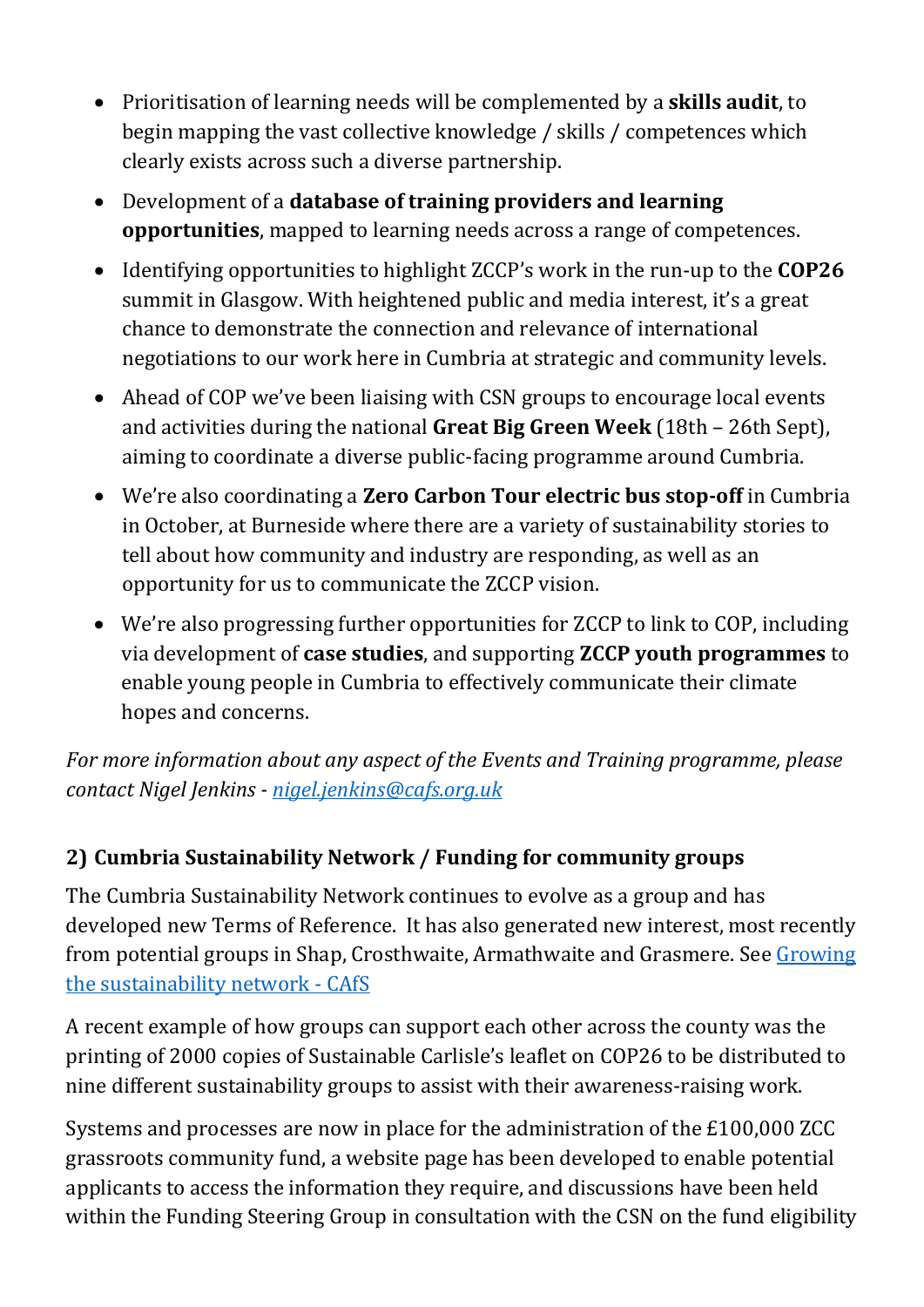criteria and priorities. We hope this fund will go live in the near future once the formal External Delegated Agreement has been finalised with the National Lottery.

In the meantime, we can provide sustainability groups with financial support to help with the delivery of Great Big Green Week and COP26 events. For more information, please contact Helen Attewell [helen.attewell@cafs.org.uk](mailto:helen.attewell@cafs.org.uk)

The National Lottery has also announced a new "**Together for Our Planet**" funding scheme, which will offer grants from £1,000 to £10,000 of National Lottery funding to support communities across the UK to take action on climate change. For further information see [Together for Our Planet | The National Lottery Community Fund](https://www.tnlcommunityfund.org.uk/funding/programmes/together-for-our-planet)  [\(tnlcommunityfund.org.uk\)](https://www.tnlcommunityfund.org.uk/funding/programmes/together-for-our-planet)

### <span id="page-8-0"></span>**3) Citizens' Juries**

The Copeland People's Panel on Climate Change commenced on 15th July – the first borough wide Citizens' Jury on climate change to be held in Cumbria. Thirty Copeland residents have come together digitally to answer this important question: "*What action should we take in our homes, businesses and local area to respond to climate change*?"

The panel has met four times to date and will continue in September after a short break. By the end of September, the panel members will have decided on a set of recommendations for Copeland Council and other relevant organisations to consider.

Further information, including recordings of the presentations at each session, can be found on Copeland Borough Council's website:

[Climate Change People's Panel | Copeland Borough Council](https://www.copeland.gov.uk/copeland-peoples-panel-climate-change)

### <span id="page-8-1"></span>**4) Weekly climate change news**

As part of the support being provided to local authorities to address climate change, a weekly email update is being produced, which covers items such as key government announcements, news on climate change projects in Cumbria, grant funding opportunities for the public sector, relevant webinars and other information that might be of interest.

Although the target audience is local authority officers working on climate change, it contains information that will be of broader interest to other partners. If you would like to be placed on the mailing list, or have information that would be of interest to local authorities in Cumbria, please contact Natalie Naisbitt, ZCC Local Authority Climate Co-ordinator, email: [natalie.naisbitt@cumbria.gov.uk](mailto:natalie.naisbitt@cumbria.gov.uk)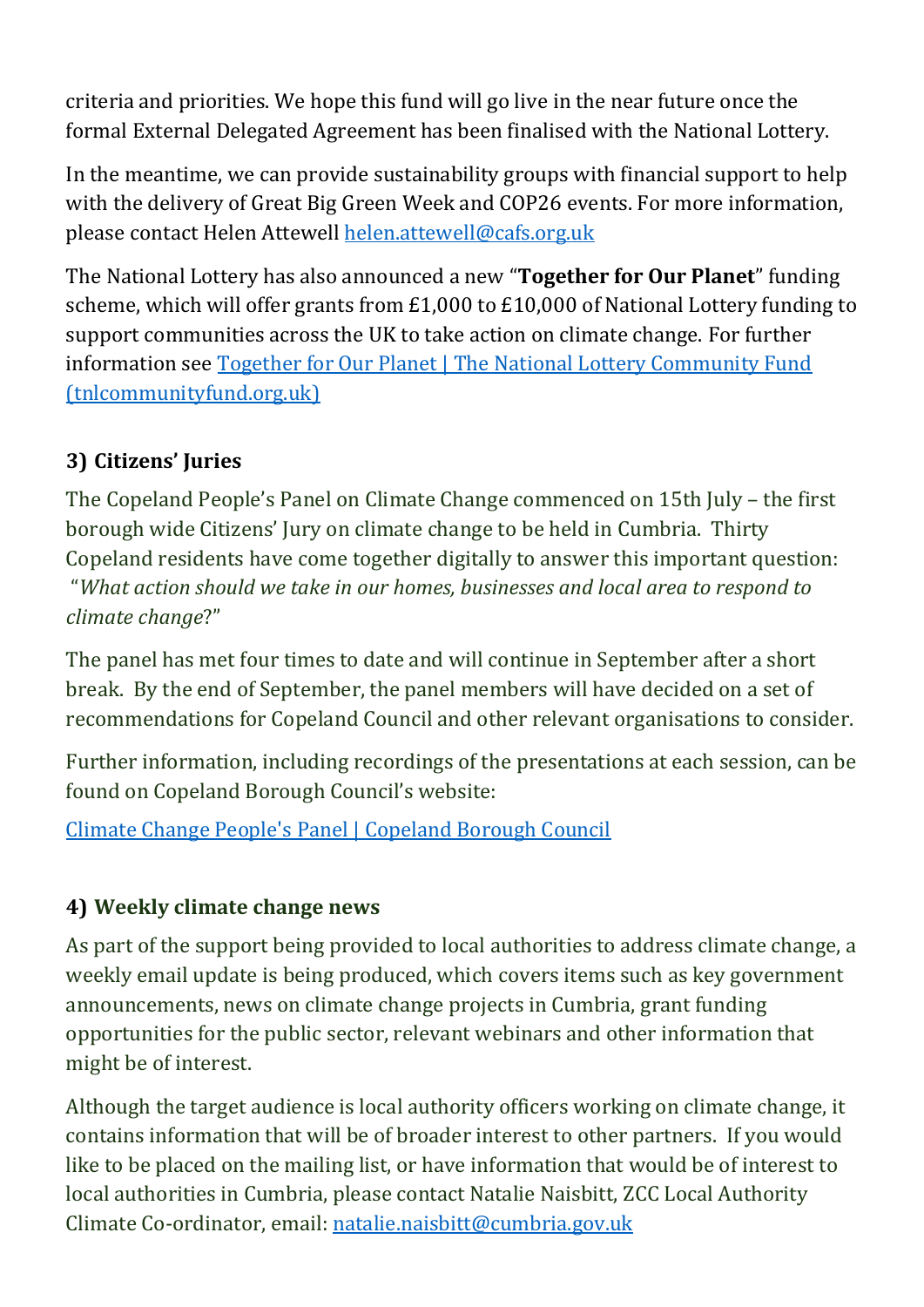### <span id="page-9-0"></span>**5) Youth climate summit and other youth projects**

*For those who don't know me, my name is Rosie Bradshaw, I'm a Community Action Officer for Penrith ACT (PACT) and since June I've also taken an interim role working on youth projects for as part of the Zero Carbon Cumbria programme. Here is a summary of what I've been up to, what's in the pipeline for the next few months and how you can get involved.*

### *Cumbria Youth Climate Action Summit 2021*

I've been working with the fantastic Laura Goad (CDEC), Chris Barry (CCC), and Graham Frost (Robert Ferguson School), to put together the third **Cumbrian Youth Climate Action Summit**, an event which will be held online on **Friday 15 October 2021** for schools in Cumbria.

The audience is from upper primary to upper sixth. We already have interest from seven schools, which we hope will grow in the new school year in September. If you know any school who may be interested, please feel free to forward them this [form of](https://docs.google.com/forms/d/e/1FAIpQLSegwwy5-z9mb9UD_3r4UyKyBYce2pNj2kyzgo7lkt1vYW5ryw/viewform?usp=sf_link)  [interest,](https://docs.google.com/forms/d/e/1FAIpQLSegwwy5-z9mb9UD_3r4UyKyBYce2pNj2kyzgo7lkt1vYW5ryw/viewform?usp=sf_link) and email [YouthVoices@cafs.org.uk](mailto:YouthVoices@cafs.org.uk) if you'd like more details.

The day itself will be a mixture of sessions, with speakers and workshops on topics ranging from ZCC aims and objectives, to green jobs, to tackling eco-anxiety, to how young people can get their voices heard by decision makers. The emphasis will be on making sure real decisions are influenced, and youth voices are heard and acted on before and after the event. Part of this is the formation of a Youth Steering Group, outlined below.

### *The Zero Carbon Cumbria Youth Steering Group*

Influencing the agenda and running the workshops at the Youth Summit will be the Youth Steering Group (a group whose first point of order will be finding a catchier name for themselves!). This group of 10 young people, aged 12-18 years old, who live, go to school, or work in Cumbria, will be meeting for six sessions in the run-up to the Youth Summit. As well as planning, they will also learn valuable skills in leadership and advocacy.

### *Mapping youth and climate organisations*

I have also been mapping the youth, climate, and related organisations in Cumbria. You can find the map [here,](https://www.google.com/maps/d/u/0/edit?mid=1x7J84-irkGZFVtXBS4PbK8dBILvUeUQO&usp=sharing) and the different types of organisation are on different layers. This can help you find organisations in your local area where you can collaborate with youth groups. If you'd be interested in a session on how to use it please let me know and I'd be happy to help. There are a few 'Eco Schools' listed who have already or are actively trying to find outside organisations to engage with and the Scouting Association are doing a very active environmental drive right now so it could be a good time to collaborate.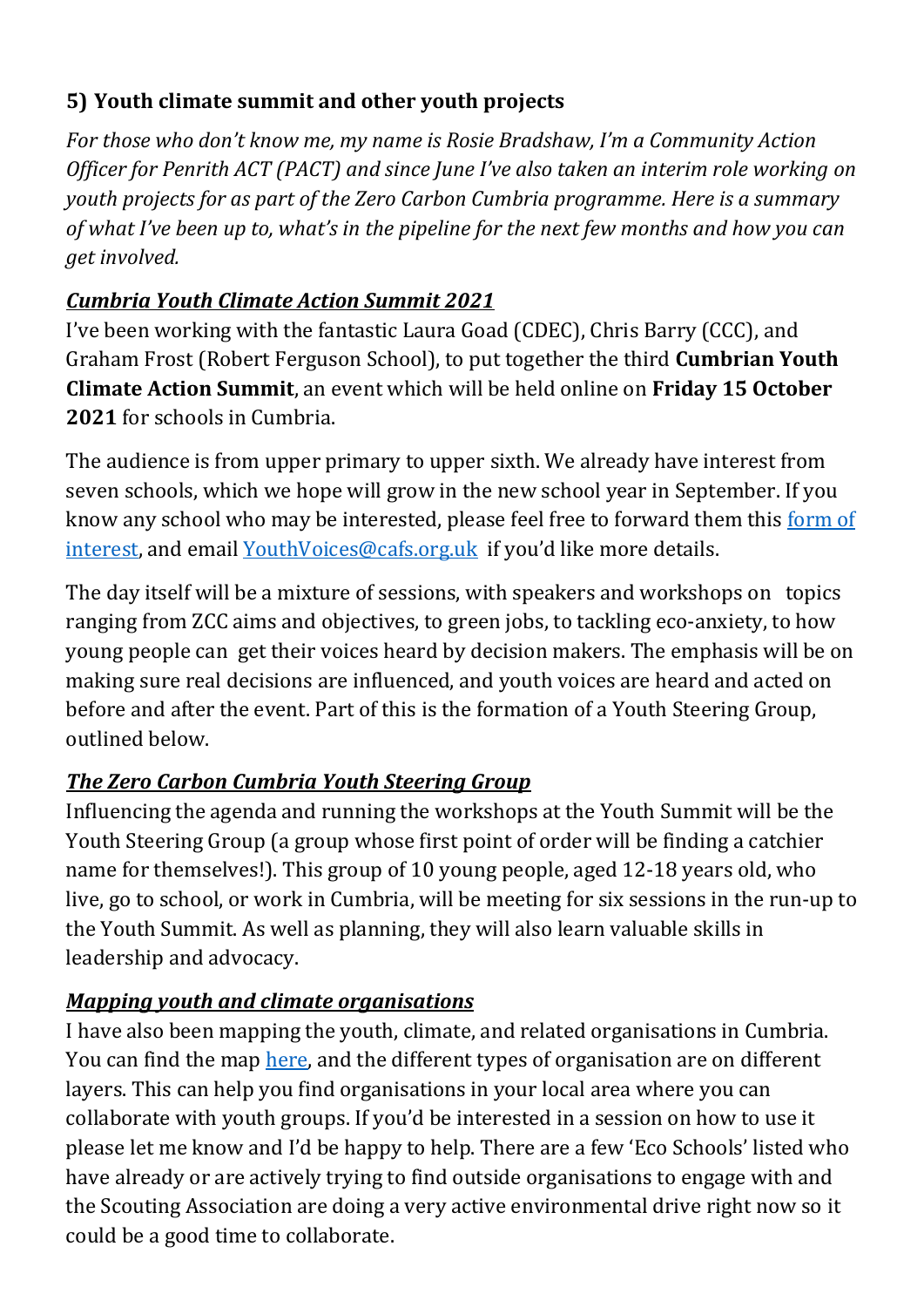Although, I've mapped many organisations, I'm aware there are likely some I've missed out. If you know of any organisations which should be on the map, please let me know by emailing *youthvoices@cafs.org.uk*, and I'll get them added asap.

#### *Youth action this summer*

Another thing we're highlighting is all the amazing stuff young people are already doing around Cumbria. We'll be contacting schools and youth organisations at the start of September to share, whether it's a litter pick with their school club or going on bike rides with the grandparents. These examples will then be showcased at the Youth Summit. If you have any examples please send photos or videos to [youthvoices@cafs.org.uk](mailto:youthvoices@cafs.org.uk) before 15 September 2021.

If there's any aspect of youth projects you'd like to discuss, please feel free to give me a shout, and I'll keep you all updated with the outcomes of the Youth Summit in a couple of months!

## <span id="page-10-0"></span>**6) Sector group updates**

### *Waste Carbon Reduction Group update*

The Waste Carbon Reduction Group held its third meeting on 6 July. It is strengthening links with other sectors and industries, and received a presentation from Emma Porter, Story Contracting Managing Director, on the Rebuild social enterprise, which will divert construction waste by taking unused materials from building projects. It has a meeting scheduled for 21 September to discuss synergies with other sector groups and policy areas, as well as development of an action plan.

Discussions with ZCCP are ongoing to finalise an approach and timescales for the Waste Sector Baseline, to ensure that it aligns with the Cumbria Carbon Baseline methodology whilst also factoring in performance management and monitoring.

### *Zero Carbon Housing Group update*

The next ZCCP Housing Group meeting will include a focus on zero carbon and new build, including the Future Homes Standard and opportunities arising from St Cuthbert's Garden Village in Carlisle South.

A consortium of the six Cumbrian district councils have secured approximately £5 million of North West Energy Hub funding.

The consortium has put together some initial measure mixes (types of installations), which should address some of the private and social tenure homes that are deemed to be fuel poor and have low EPC ratings.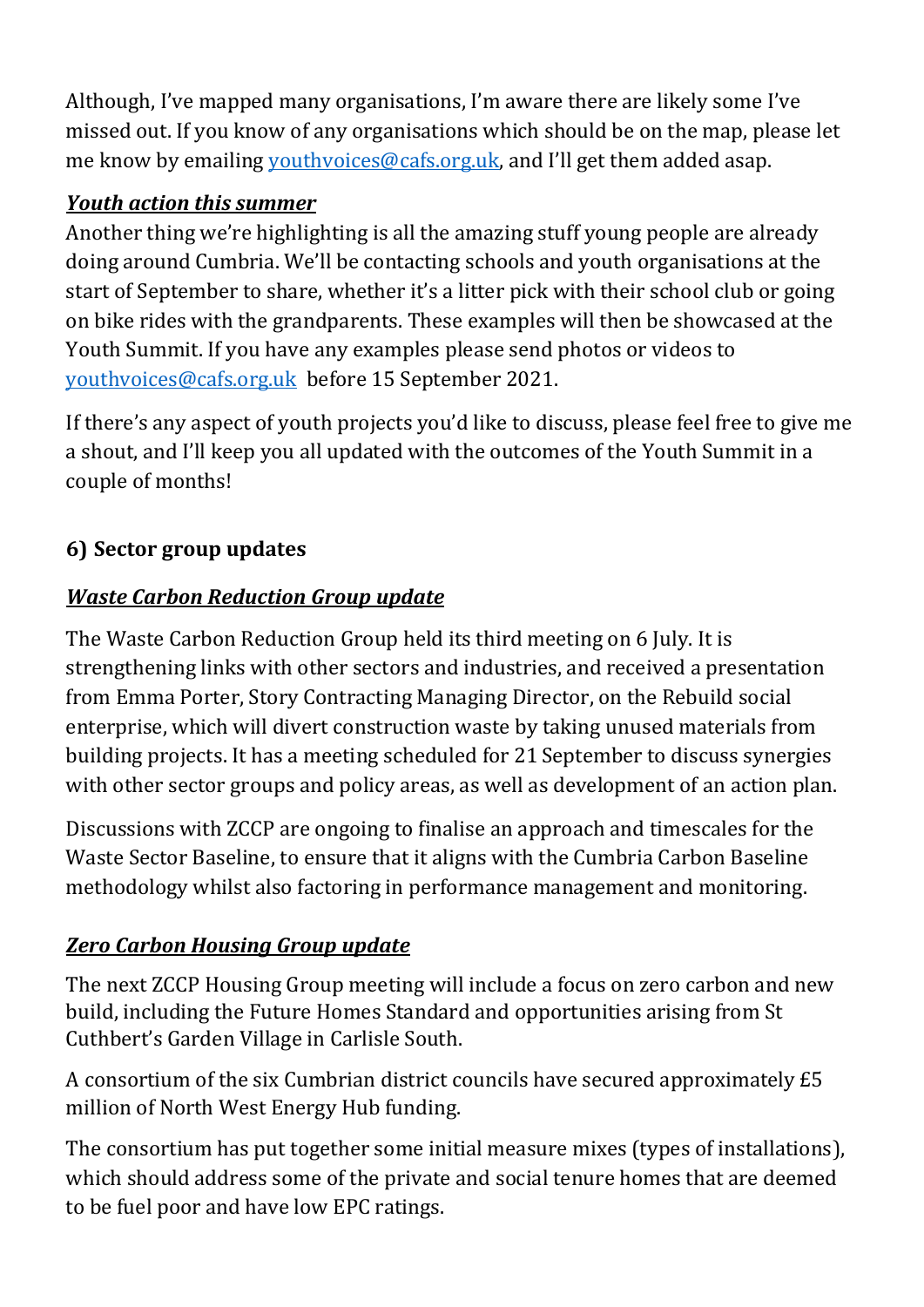This mix includes:-

- EWI (External wall insulation)
- Solar PV
- Double glazing and doors
- ASHP (Air source heat pumps)
- Loft insulation
- Underfloor insulation
- Cavity wall insulation

Meetings have been held with the Cumbria Housebuilders Group around engaging with Cumbria based contractors to deliver these green energy measures.

The bidding round for Wave 1 Social Housing Decarbonisation Fund (SHDF) competition opened for 8 weeks on 23 August, for which the Government has announced up to £160m in financial year 2021/22, delivering up to January 2023. Wave 1 funding is based on a "worst first, fabric first, lowest regrets approach", emphasising fabric improvements to ensure heat loss prevention measures are installed before other energy performance measures.

# <span id="page-11-0"></span>**7) Spotlight on Art Gene**

Art Gene in partnership with Barrow Borough Council has secured £1.75m through the Cumbria Local Enterprise Partnership and European Regional Development Fund, to deliver Low Carbon Barrow, a 2-year programme of low carbon initiatives and events for the town. As part of this programme, Art Gene is developing an innovative low carbon demonstration vehicle called a bug-out [https://www.art](https://www.art-gene.co.uk/news/bug-out-tender/)[gene.co.uk/news/bug-out-tender/](https://www.art-gene.co.uk/news/bug-out-tender/) and has just appointed a low carbon grants lead to help community members to access financial support.

During November Art Gene will also be delivering a set of artists' residencies and public climate focused events around food futures and biodiversity, on their Allotment Soup Community Growing space see [https://www.art](https://www.art-gene.co.uk/project/allotment-soup/)[gene.co.uk/project/allotment-soup/.](https://www.art-gene.co.uk/project/allotment-soup/)

# <span id="page-11-1"></span>**8) Spotlight on "Home Grown Here"**

Cumbrian farmers have dedicated acres of land to growing fruit and vegetables this year, thanks to support from a new initiative, Home Grown Here.

The scheme will see a tasty range of fresh produce grown in the county, from peas and potatoes to apples to rhubarb. Fresh from the fields, it will all be enjoyed by Cumbrians and visitors through local retailers, cafés, restaurants, hotels, farm shops and veg box schemes.